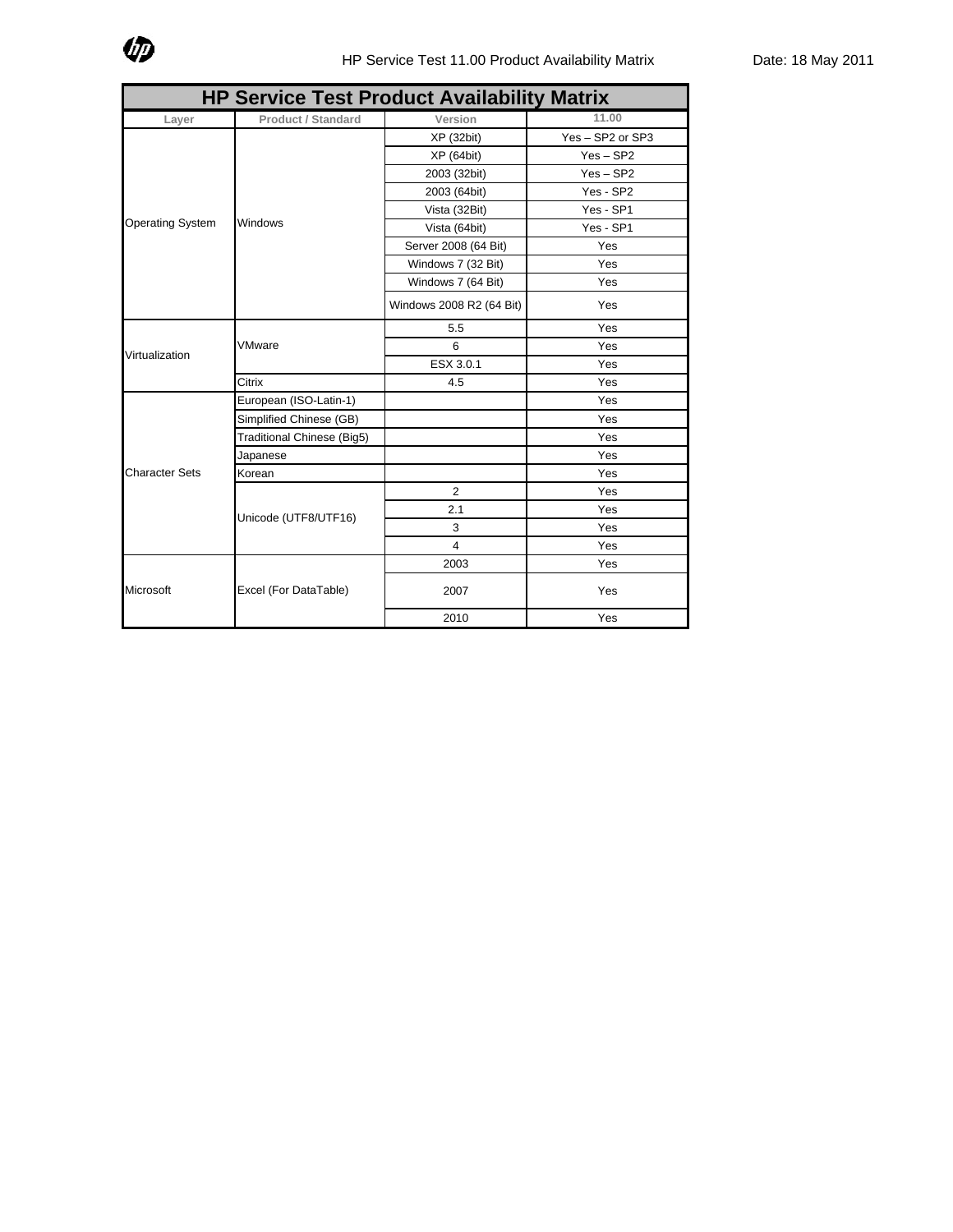

| Integrations with other HP products |                          |             |                                                  |  |
|-------------------------------------|--------------------------|-------------|--------------------------------------------------|--|
| .ayer                               | Product / Standard       | Version     | 11.00                                            |  |
|                                     | QuickTest Professional   | 8.2         | No                                               |  |
|                                     |                          | 9           | No                                               |  |
|                                     |                          | 9.1         | No                                               |  |
|                                     |                          | 9.2         | <b>No</b>                                        |  |
|                                     |                          | 9.5         | <b>No</b>                                        |  |
|                                     |                          | 10          | <b>No</b>                                        |  |
|                                     |                          | 11          | Yes                                              |  |
|                                     | <b>HP Quality Center</b> | 9           | No                                               |  |
|                                     |                          | 9.2         | <b>No</b>                                        |  |
|                                     |                          | 10          | Yes - Patch 12 or higher                         |  |
|                                     |                          | 11          | Yes                                              |  |
|                                     | <b>HP LoadRunner</b>     | 8.1         | <b>No</b>                                        |  |
|                                     |                          | 9           | <b>No</b>                                        |  |
|                                     |                          | 9.1         | No                                               |  |
| <b>HP Products</b>                  |                          | 9.5         | No                                               |  |
|                                     |                          | 11          | Yes                                              |  |
|                                     | Performance Center       | 9.5x        | No                                               |  |
|                                     |                          | 11          | Yes                                              |  |
|                                     | Service Test Management  | 10          |                                                  |  |
|                                     |                          | 10.1        | Yes - with ALM/QC STM client<br>download from IE |  |
|                                     |                          | 10.5        | Yes                                              |  |
|                                     | <b>Service Test</b>      | 9.53        | Can live together                                |  |
|                                     |                          | 10          | Can live together                                |  |
|                                     |                          | Plugin 9.5x | Can live together                                |  |
|                                     |                          | 11          | Yes                                              |  |